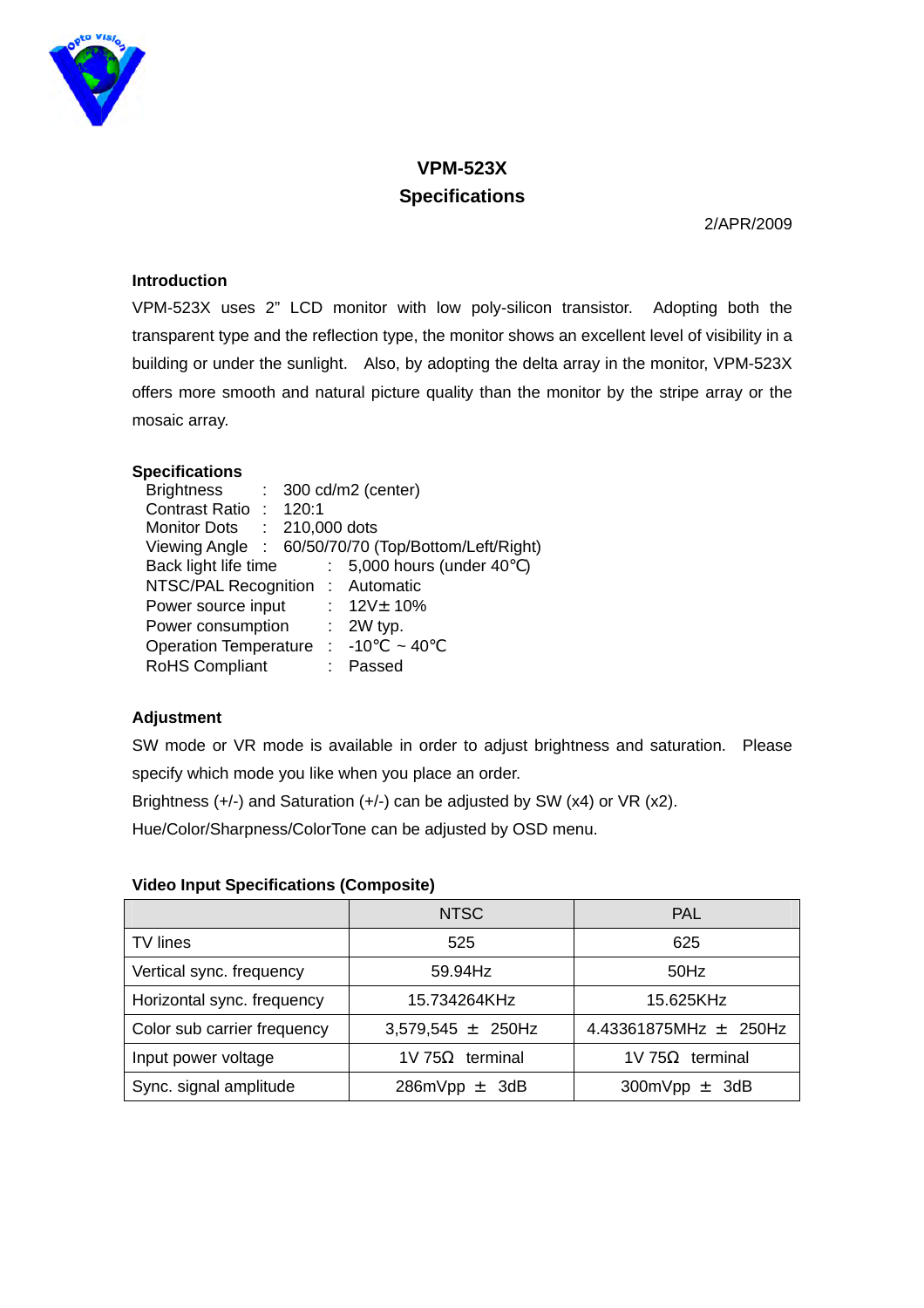#### **Signal Pin Assignment (SW mode)**

1. Vcc +12V±10%



#### **Signal Pin Assignment (VR mode)**

1. Vcc  $+12V_{\pm}$  10%

2. GND 3. OSD Switch  $1$   $\longrightarrow$ 4. Left-Right Reversal - SW 5. Up-Down Reversal **SW** 6. Composite video input - SW 7. Saturation Adjustment VR 1-8. Saturation Adjustment VR 1 -9. Brightness Adjustment VR 2-10. Brightness Adjustment VR 2 -11. OSD Switch 2 SW 12. OSD Switch 3 **SWITCH SWITCH SWITCH SW** VR VR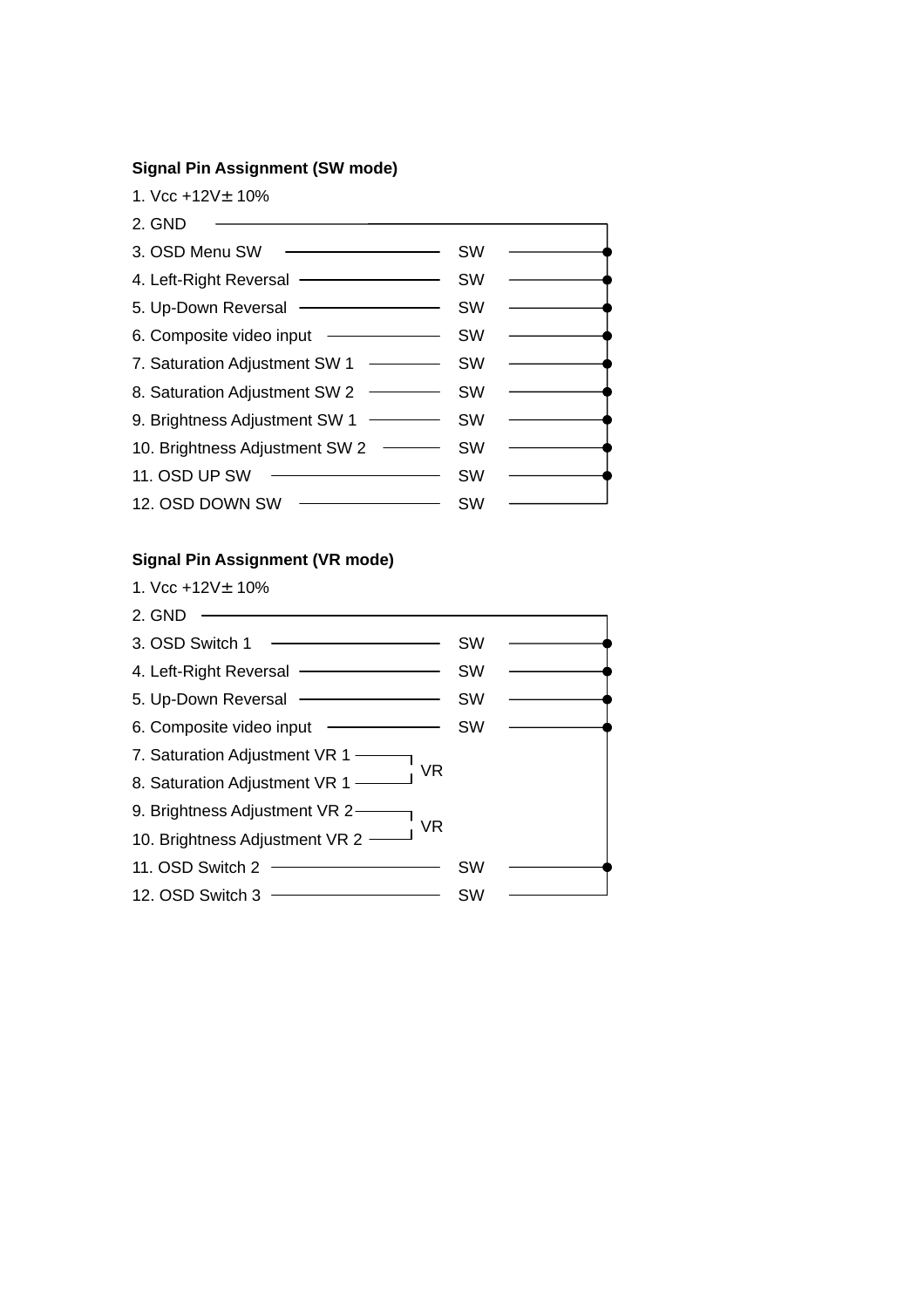



 $\sim 0.1$ 

 $\sim$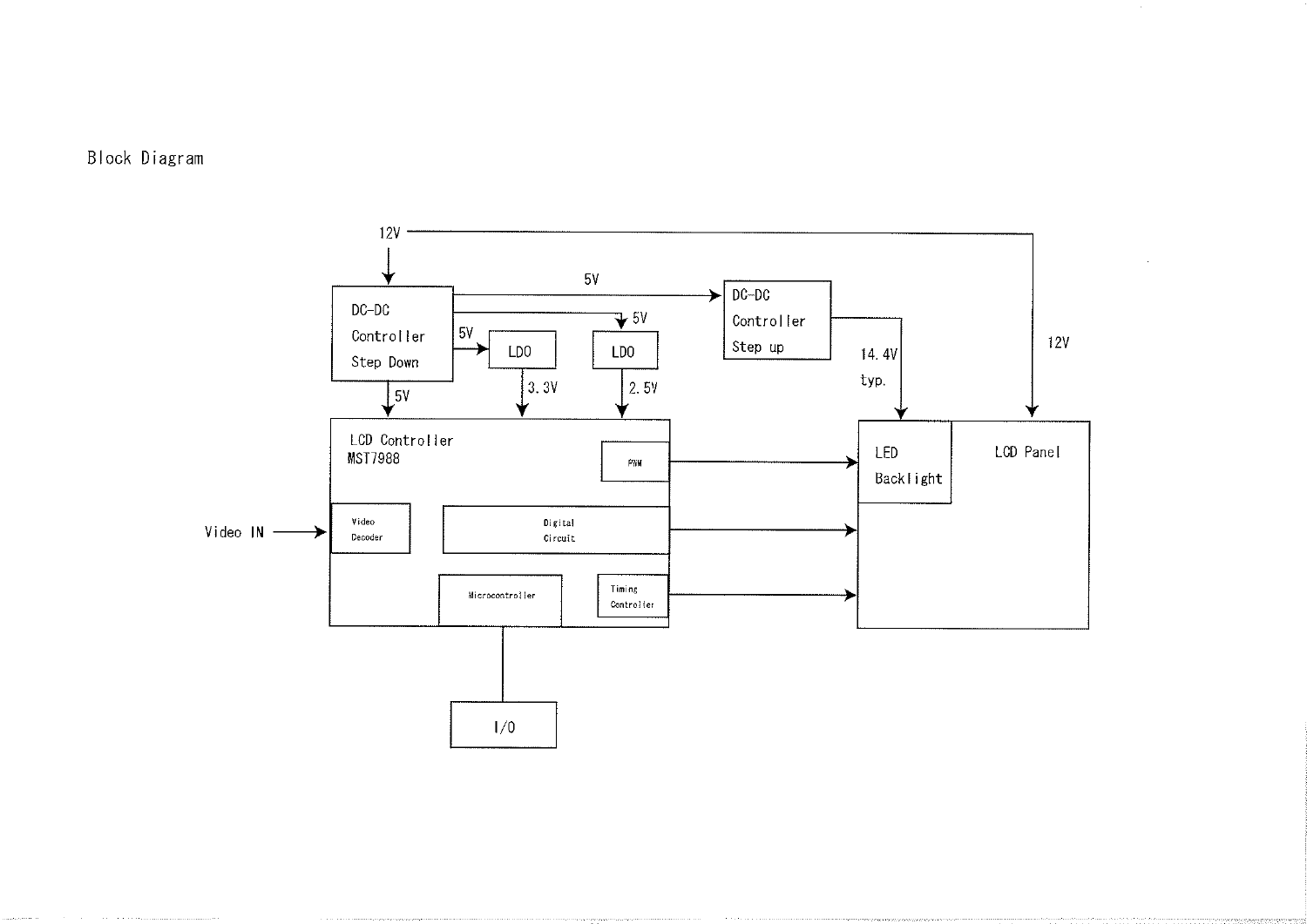

t,



the complete three contact a construction of the form of the contact of the contact of the contact of the contact of the contact of the contact of the contact of the contact of the contact of the contact of the contact of